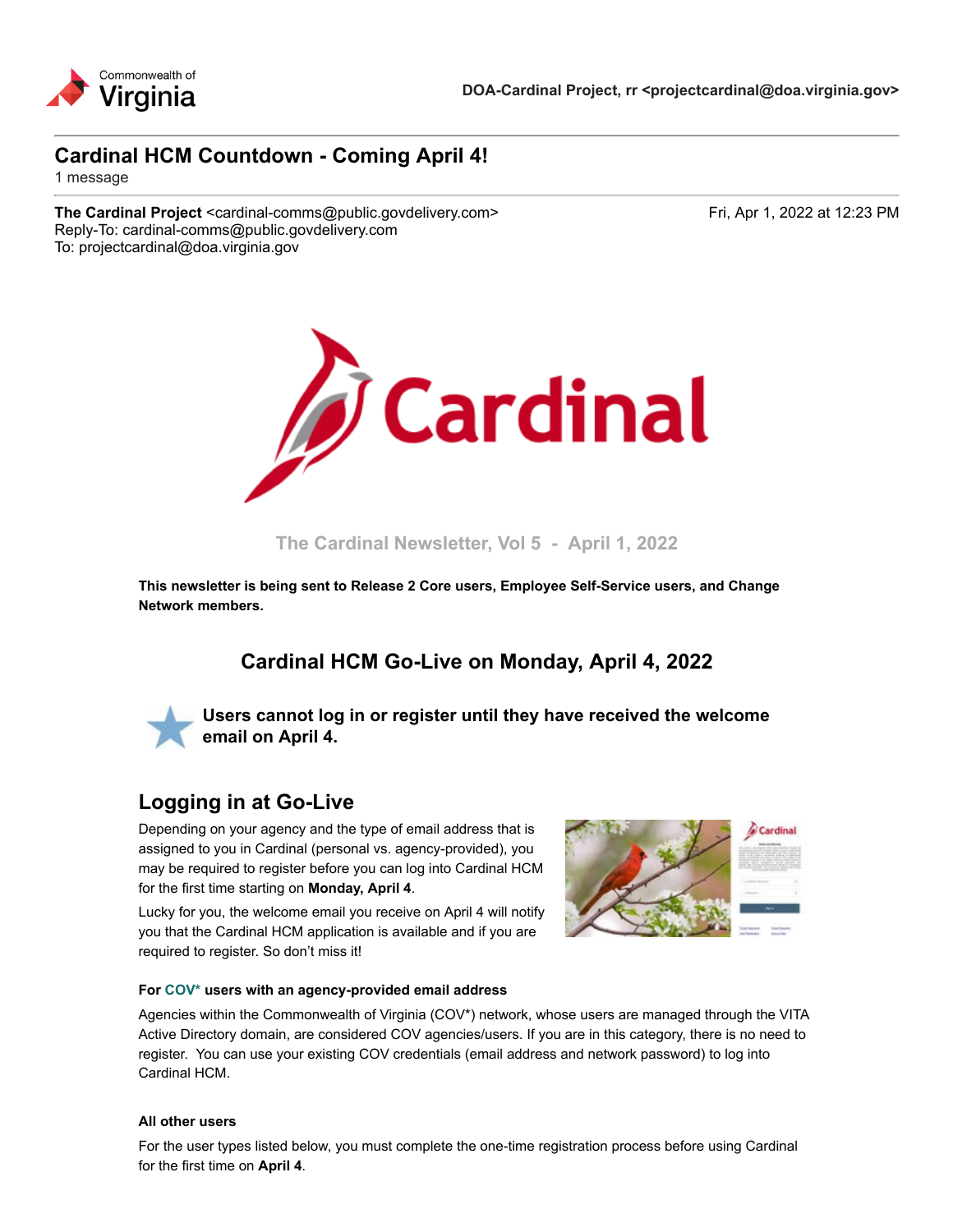- Any employee using a personal email address to access Cardinal HCM
- Any [Non-COV](https://lnks.gd/l/eyJhbGciOiJIUzI1NiJ9.eyJidWxsZXRpbl9saW5rX2lkIjoxMDEsInVyaSI6ImJwMjpjbGljayIsImJ1bGxldGluX2lkIjoiMjAyMjA0MDEuNTU4MDU1ODEiLCJ1cmwiOiJodHRwczovL3d3dy5jYXJkaW5hbHByb2plY3QudmlyZ2luaWEuZ292L3NpdGVzL2RlZmF1bHQvZmlsZXMvMjAyMS0wNC9DYXJkaW5hbCUyMEFnZW5jeSUyME9rdGElMjBDbGFzc2lmaWNhdGlvbi5wZGYifQ.eMjLXq_RJ2D-P51EiJxu_rceLl_u4tI_YOAZBFuOVus/s/2164139144/br/129025179197-l)\* agency employee using an agency assigned business email address
- Any [Non-COV](https://lnks.gd/l/eyJhbGciOiJIUzI1NiJ9.eyJidWxsZXRpbl9saW5rX2lkIjoxMDIsInVyaSI6ImJwMjpjbGljayIsImJ1bGxldGluX2lkIjoiMjAyMjA0MDEuNTU4MDU1ODEiLCJ1cmwiOiJodHRwczovL3d3dy5jYXJkaW5hbHByb2plY3QudmlyZ2luaWEuZ292L3NpdGVzL2RlZmF1bHQvZmlsZXMvMjAyMS0wNC9DYXJkaW5hbCUyMEFnZW5jeSUyME9rdGElMjBDbGFzc2lmaWNhdGlvbi5wZGYifQ.uZtXer2vs4_qhBIiuzR_TFzbC-BqoSSQFYHJ4OP4PaY/s/2164139144/br/129025179197-l)<sup>\*</sup> agency contractor

To register, follow the instructions in the Cardinal Registration Quick Start guide that will be referenced in the "Cardinal HCM is Live!" email you will receive on Monday, April 4. Registration is a multi-step process as follows:

- 1. Once you receive the "Cardinal HCM is Live" email on April 4, begin the registration process using **your Cardinal Employee ID** which was emailed to you on Thursday, March 31. Reminder: Your Cardinal Employee ID is 11-digits and will begin and end with 00.
- 2. After registration is initiated, you will receive another email with your username and that requires you to click the enclosed activation link.
- 3. Complete the activation by setting up a password.
- 4. Finish by setting up your Multi-Factor Authentication.
- 5. You are now ready to log into Cardinal!

\*Access the [complete list](https://lnks.gd/l/eyJhbGciOiJIUzI1NiJ9.eyJidWxsZXRpbl9saW5rX2lkIjoxMDMsInVyaSI6ImJwMjpjbGljayIsImJ1bGxldGluX2lkIjoiMjAyMjA0MDEuNTU4MDU1ODEiLCJ1cmwiOiJodHRwczovL3d3dy5jYXJkaW5hbHByb2plY3QudmlyZ2luaWEuZ292L3NpdGVzL2RlZmF1bHQvZmlsZXMvMjAyMS0wNC9DYXJkaW5hbCUyMEFnZW5jeSUyME9rdGElMjBDbGFzc2lmaWNhdGlvbi5wZGYifQ.e1-Bw2U6f6M-JikvU4j3yNBkEJCtsABiHrqPZWqCAWA/s/2164139144/br/129025179197-l) of Commonwealth of Virginia (COV) and Non-COV agencies to confirm your agency network.

# **Need Assistance?**

**As a Cardinal HCM users, you have a number of support resources available.**

**This includes:**



Designated agency support resources – make sure you read any emails from your agency about Cardinal!

[Cardinal training materials](https://lnks.gd/l/eyJhbGciOiJIUzI1NiJ9.eyJidWxsZXRpbl9saW5rX2lkIjoxMDQsInVyaSI6ImJwMjpjbGljayIsImJ1bGxldGluX2lkIjoiMjAyMjA0MDEuNTU4MDU1ODEiLCJ1cmwiOiJodHRwczovL2NhcmRpbmFscHJvamVjdC52aXJnaW5pYS5nb3Yvc2l0ZXMvZGVmYXVsdC9maWxlcy8yMDIyLTA0L0NhcmRpbmFsX0hDTV9BdmFpbGFibGVSZXNvdXJjZXMucGRmIn0.Fomv8egjrQUMEnCSIt1omi_c4F2GRIsvPMGDbNs2D-s/s/2164139144/br/129025179197-l) – including ESS videos, step-by-step job aids, and more available on the Cardinal website.



 $\blacksquare$ 

Cardinal's Post Production Support (PPS) team to assist with technical issues in Cardinal – look below for specific instruction on how to submit a help desk ticket to our team.

#### **Core Users:**

Find your user group below and click the link for specific support examples.

- 1. **Employee Self-Service (ESS) Users, ESS Time & Attendance Users, and Supervisors/Approvers -** check out the [Cardinal HCM ESS Support Guide](https://lnks.gd/l/eyJhbGciOiJIUzI1NiJ9.eyJidWxsZXRpbl9saW5rX2lkIjoxMDUsInVyaSI6ImJwMjpjbGljayIsImJ1bGxldGluX2lkIjoiMjAyMjA0MDEuNTU4MDU1ODEiLCJ1cmwiOiJodHRwczovL2NhcmRpbmFscHJvamVjdC52aXJnaW5pYS5nb3Yvc2l0ZXMvZGVmYXVsdC9maWxlcy8yMDIyLTA0L0NhcmRpbmFsX0hDTV9TdXBwb3J0JTIwR3VpZGVfRVNTJTIwVXNlcnMucGRmIn0.Jub1wEKQtYoBAGwnuUcLZzDrkuw8rha0uzwYaqXlpX4/s/2164139144/br/129025179197-l)
- 2. **Core Users with Administrative access** check out the [Cardinal HCM Support Guide](https://lnks.gd/l/eyJhbGciOiJIUzI1NiJ9.eyJidWxsZXRpbl9saW5rX2lkIjoxMDYsInVyaSI6ImJwMjpjbGljayIsImJ1bGxldGluX2lkIjoiMjAyMjA0MDEuNTU4MDU1ODEiLCJ1cmwiOiJodHRwczovL2NhcmRpbmFscHJvamVjdC52aXJnaW5pYS5nb3Yvc2l0ZXMvZGVmYXVsdC9maWxlcy8yMDIyLTA0L0NhcmRpbmFsX0hDTV9TdXBwb3J0JTIwR3VpZGVfQ29yZSUyMFVzZXJzLnBkZiJ9.XO7niTQBxDxGw1YnSYcenPiB088FRQ_8eULfJYK14SY/s/2164139144/br/129025179197-l)